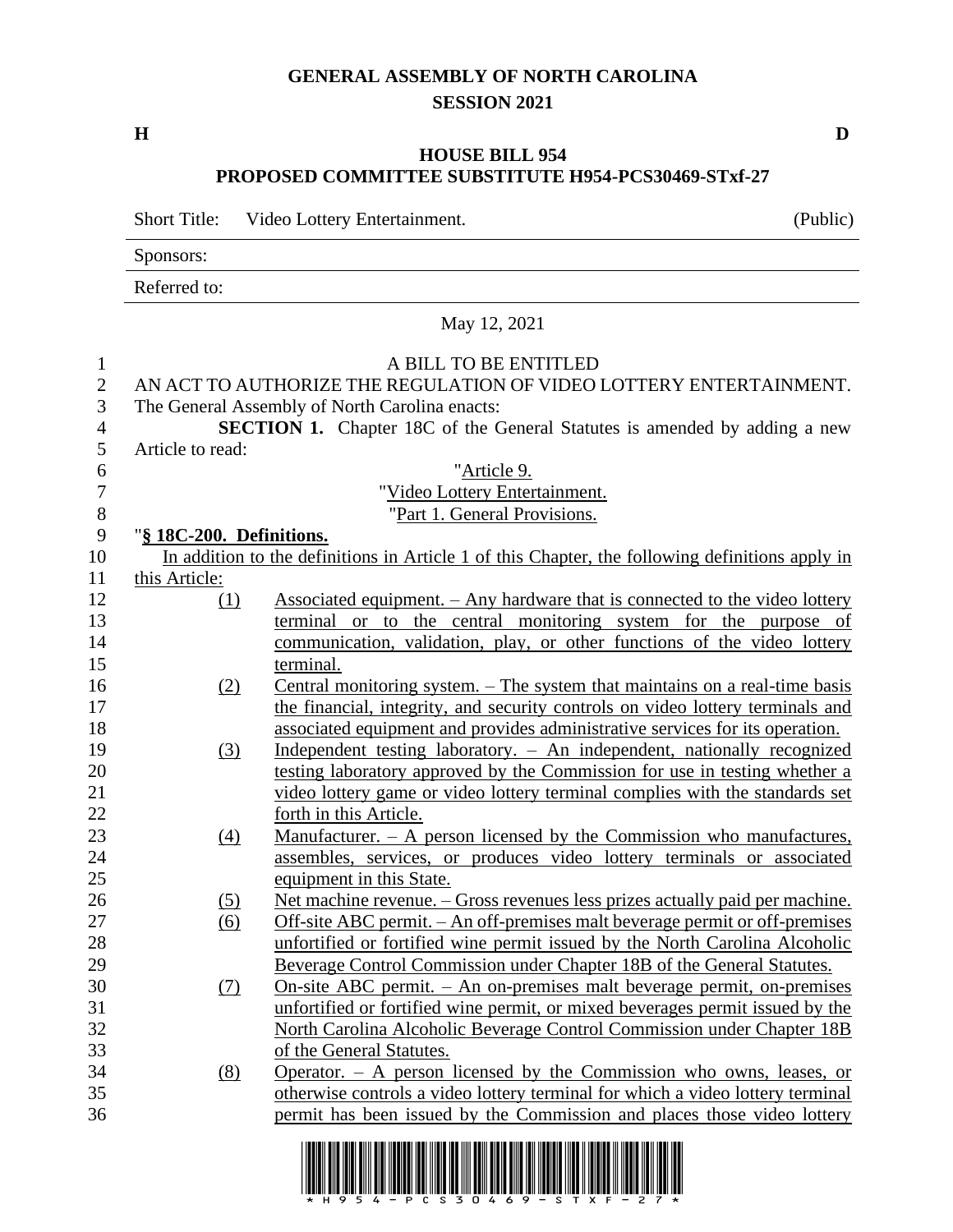|                            | <b>General Assembly Of North Carolina</b>                                                                                                                  | <b>Session 2021</b> |
|----------------------------|------------------------------------------------------------------------------------------------------------------------------------------------------------|---------------------|
|                            | terminals or associated equipment for public use in the State of North                                                                                     |                     |
|                            | Carolina.                                                                                                                                                  |                     |
| (9)                        | Video lottery games. – Electronically simulated games of chance approved by                                                                                |                     |
|                            | the Commission that are displayed and played on permitted video lottery                                                                                    |                     |
|                            | terminals.                                                                                                                                                 |                     |
| (10)                       | <u>Video lottery merchant. <math>-</math> A person licensed by the Commission and with</u>                                                                 |                     |
|                            | whom an operator has contracted to allow placement of video lottery terminals                                                                              |                     |
|                            | for public play and redemption of shares of video lottery games in accordance                                                                              |                     |
|                            | with this Article.                                                                                                                                         |                     |
| (11)                       | Video lottery terminal. $-$ A device operated under the authority of the                                                                                   |                     |
|                            | Commission that shall be exempt under G.S. 14-306.1A and is any electronic                                                                                 |                     |
|                            | computerized video game machine that, upon the insertion of cash or a lottery                                                                              |                     |
|                            | share, is available to play a video lottery game authorized by the Commission                                                                              |                     |
|                            |                                                                                                                                                            |                     |
|                            | and which uses a video display and microprocessors in which, by chance, the<br>player may receive free games or credits that can be redeemed for cash. The |                     |
|                            | term does not include a machine that directly dispenses coins, cash, or tokens.                                                                            |                     |
|                            | Video lottery terminal permit. $-$ A permanently affixed tag or other device                                                                               |                     |
| (12)                       |                                                                                                                                                            |                     |
|                            | issued to a licensed operator for each video lottery terminal approved by and<br>registered with the Commission.                                           |                     |
|                            | "§§ 18C-201 through 18C-202. Reserved for future codification purposes.                                                                                    |                     |
|                            | "§ 18C-203. Video lottery; allocation of revenues.                                                                                                         |                     |
| (a)                        | The Commission shall determine that video lottery games are a type of lottery game                                                                         |                     |
|                            | in this State. Play of video lottery games shall be deemed a share for purposes of this Chapter,                                                           |                     |
|                            | shall be exempt from G.S. $18C-131(c)$ , and shall be played only on video lottery terminals with                                                          |                     |
|                            | a valid video lottery terminal permit. Except as otherwise provided in this Article, the provisions                                                        |                     |
|                            | of this Chapter shall apply to conduct of video lottery games.                                                                                             |                     |
| (b)                        | Notwithstanding G.S. 150B-1, the Commission shall adopt rules in accordance with                                                                           |                     |
|                            | Article 2 of Chapter 150B of the General Statutes to determine play of video lottery games. The                                                            |                     |
|                            | rules adopted by the Commission shall address the procedures for the monitoring, collection, and                                                           |                     |
|                            | remittance of net machine revenue from the video lottery games under this Article, in conformity                                                           |                     |
| with all of the following: |                                                                                                                                                            |                     |
| (1)                        | No less than thirty-two percent $(32\%)$ of the total net machine revenues from                                                                            |                     |
|                            | video lottery games shall be transferred to the North Carolina Video Lottery                                                                               |                     |
|                            | Fund pursuant to G.S. 18C-204. The Commission shall adopt rules to establish                                                                               |                     |
|                            | a schedule of remittance, calculation of net machine revenue, and calculation                                                                              |                     |
|                            | of net revenue per operator. The Commission may adopt rules to set a                                                                                       |                     |
|                            | minimum percentage of annual revenue, per machine or per operator, to be                                                                                   |                     |
|                            | returned to the public in the form of prizes.                                                                                                              |                     |
| (2)                        | No more than eight percent (8%) of the total annual net machine revenues                                                                                   |                     |
|                            | from video lottery games shall be allocated for administrative expenses of the                                                                             |                     |
|                            | Commission, which shall include all costs associated with the central                                                                                      |                     |
|                            | monitoring system and the costs of the Department of Public Safety, Alcohol                                                                                |                     |
|                            | Law Enforcement Division, associated with enforcement of this Article. Any                                                                                 |                     |
|                            | monies unused by the Commission shall be transferred to the North Carolina                                                                                 |                     |
|                            | Video Lottery Fund pursuant to G.S. 18C-204.                                                                                                               |                     |
|                            |                                                                                                                                                            |                     |
| (3)                        | Of the net machine revenues, thirty-five percent $(35%)$ shall be allocated to                                                                             |                     |
|                            | operators and twenty-five percent (25%) to video lottery merchants.                                                                                        |                     |
| $\underline{(4)}$          | Video lottery terminals and associated equipment shall be connected to a<br>central monitoring system at all times during play and as otherwise determined |                     |
|                            | by the Commission.                                                                                                                                         |                     |
|                            |                                                                                                                                                            |                     |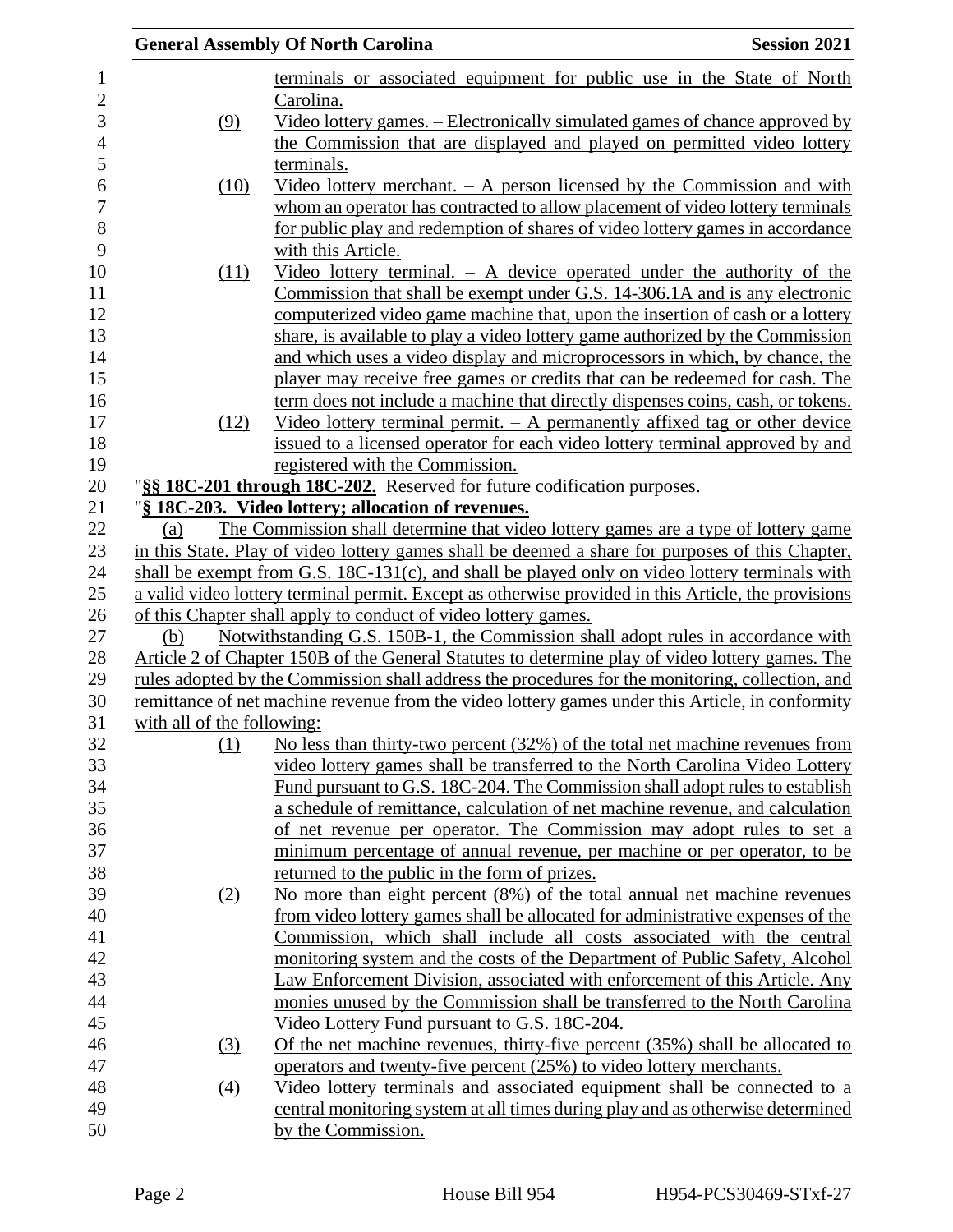|                   | <b>General Assembly Of North Carolina</b>                                                                               | <b>Session 2021</b> |
|-------------------|-------------------------------------------------------------------------------------------------------------------------|---------------------|
| $\left( 5\right)$ | All video lottery terminals shall be placed with a video lottery merchant who                                           |                     |
|                   | holds an active off-site ABC permit or an active on-site ABC permit. No video                                           |                     |
|                   | lottery merchant shall be engaged solely in the business of placing video                                               |                     |
|                   | lottery terminals for play by the public in this State.                                                                 |                     |
| (6)               | The Commission shall allow each video lottery merchant to operate up to six                                             |                     |
|                   | video lottery terminals per location and may allow up to an additional four                                             |                     |
|                   | video lottery terminals per location.                                                                                   |                     |
| (7)               | In contracting with operators, the Commission shall require that there shall be                                         |                     |
|                   | no video lottery terminals placed within 500 feet of a church, public school,                                           |                     |
|                   | or any nonpublic school as defined by Part 1 or 2 of Article 39 of Chapter                                              |                     |
|                   | 115C of the General Statutes.                                                                                           |                     |
| (8)               | Prizes for play of video lottery terminals shall be issued by a share that is                                           |                     |
|                   | redeemable in accordance with G.S. 18C-132 or may be inserted into video                                                |                     |
|                   | lottery terminals for redemption or to generate credits for the play of video                                           |                     |
|                   | lottery games.                                                                                                          |                     |
| (9)               | The Commission may contract only with manufacturers and operators                                                       |                     |
|                   | licensed under this Article.                                                                                            |                     |
| (10)              | Operators placing video lottery terminals for play in this State may only:                                              |                     |
|                   | Purchase, lease, or otherwise obtain video lottery terminals and<br>$\underline{a}$ .                                   |                     |
|                   | associated equipment from manufacturers licensed under this Article.                                                    |                     |
|                   | Contract with licensed video lottery merchants for placement of video<br><u>b.</u>                                      |                     |
|                   | lottery terminals for play by the public.                                                                               |                     |
| (c)               | The Department of Public Safety, Alcohol Law Enforcement Division, shall have                                           |                     |
|                   | enforcement authority under this Article.                                                                               |                     |
|                   | "§ 18C-204. North Carolina Video Lottery Fund.                                                                          |                     |
| (a)               | An enterprise fund, to be known as the North Carolina Video Lottery Fund, is created                                    |                     |
|                   | within the State treasury consisting of the transfer of net machine revenues pursuant to                                |                     |
|                   | $G.S. 18C-203(b)(1)$ , any monies remaining from the administrative expenses of the Commission                          |                     |
|                   | under G.S. 18C-203(b)(2), and any interest earned on those funds.                                                       |                     |
| (b)               | The General Assembly shall appropriate the monies in the North Carolina Video                                           |                     |
|                   | Lottery Fund annually in the Current Operations Appropriations Act based upon estimates of the                          |                     |
|                   | net machine revenue from video lottery games to the North Carolina Video Lottery Fund. The                              |                     |
|                   | appropriation shall include all of the following:                                                                       |                     |
| (1)               | Two million dollars $(\$2,000,000)$ in each fiscal year to each of the following                                        |                     |
|                   | institutions for the purpose of improving graduation rates and student success<br>or sustainability of the institution: |                     |
|                   | Elizabeth City State University.                                                                                        |                     |
|                   | <u>a.</u>                                                                                                               |                     |
|                   | Fayetteville State University.<br><u>b.</u><br>North Carolina Agricultural and Technical State University.              |                     |
|                   | $\frac{c}{d}$<br>North Carolina Central University.                                                                     |                     |
|                   | Winston-Salem State University.                                                                                         |                     |
| (2)               | e.<br>An amount to the State Education Assistance Authority for each fiscal year in                                     |                     |
|                   | an amount sufficient to fund scholarship forgivable loans for eligible students                                         |                     |
|                   | under the Community College Scholarship Loan Program, and such funds are                                                |                     |
|                   | hereby appropriated to the Community College Scholarship Loan Trust Fund                                                |                     |
|                   | established under G.S. 116-209.81A.                                                                                     |                     |
| (c)               | A security interest shall not be granted in any funds appropriated pursuant to this                                     |                     |
| section.          |                                                                                                                         |                     |
|                   | "§§ 18C-205 through 18C-209. Reserved for future codification purposes.                                                 |                     |
|                   | "Part 2. Licenses and Permits.                                                                                          |                     |
|                   | "§ 18C-210. Video lottery permit required on video lottery terminals.                                                   |                     |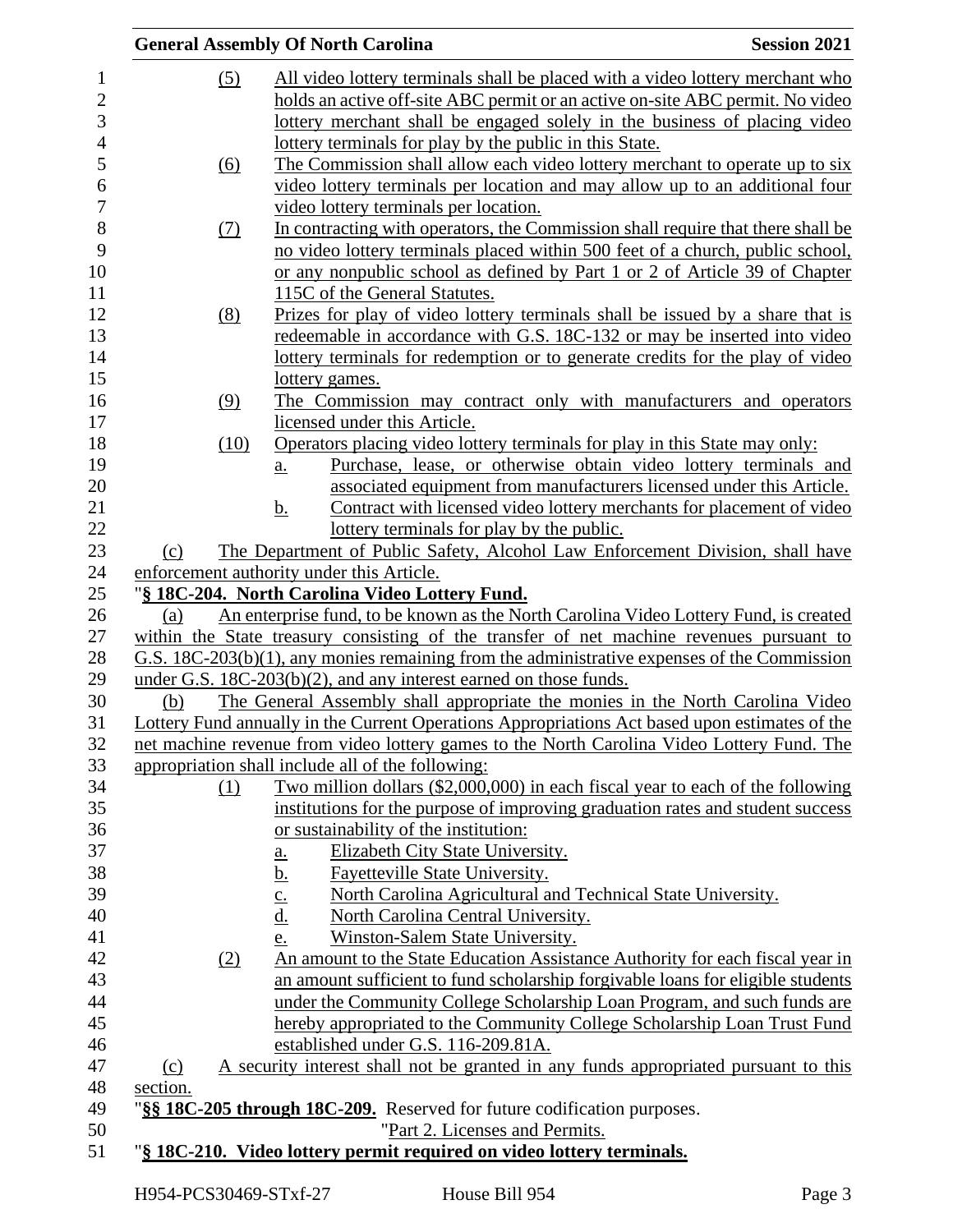## **General Assembly Of North Carolina Session 2021**  (a) Every video lottery terminal shall have affixed to it a video lottery terminal permit prior to play in the manner set forth by the Commission. The placement of the video lottery terminal permit represents that the machine has been registered, inspected, and approved for operation in the State. (b) The Commission shall issue the video lottery terminal permit annually based on the number of approved video lottery terminals registered with the Commission per licensed operator. The Commission shall adopt rules establishing the schedule for issuance and affixation of video lottery terminal permits. The Commission shall include an option for a licensed operator or licensed video lottery merchant to request to add video lottery terminals into play by the public during the license year. (c) No person other than authorized Commission personnel may affix or remove a video lottery permit. No video lottery terminal may be transported out of this State until the video lottery permit has been removed. (d) Manufacturers, licensed operators, and video lottery merchants must make video lottery terminals and associated equipment available for inspection by the Commission. No video lottery terminal shall be issued a video lottery permit unless the software and hardware of the video lottery terminal and associated equipment are compatible with the Commission's central monitoring system and all games installed on the video lottery terminal are approved by the Commission. (e) Any terminal or machine that does not display the video lottery permit as required by this section is illegal and subject to confiscation by any law enforcement officer. "**§ 18C-211.** Reserved for future codification purposes. "**§ 18C-212.** Reserved for future codification purposes. "**§ 18C-213.** Reserved for future codification purposes. "**§ 18C-214. Minimum qualifications for all licensees.** (a) Except as provided in subsection (b) of this section, a person whom the Commission determines is qualified to receive a license under this Article shall be issued a license. A person shall not engage in the manufacture, operation or service, or placement for play by the public of any video lottery terminal without a license issued by the Commission under this Article. (b) The Commission may not approve an applicant for licensure if any of the following apply: (1) The applicant meets one or more of the following: a. Has been convicted of a felony in any state or federal court of the United States within 10 years of issuance of the license. 35 b. Employs officers or directors who have been convicted of a felony in any state or federal court of the United States within 10 years of issuance of the license. 38 c. Has completed a sentence for a felony in any state or federal court of the United States within 10 years of issuance of the license. d. Employs officers or directors who have completed a sentence for a felony in any state or federal court of the United States within 10 years of issuance of the license. (2) The applicant is less than 21 years of age. (3) The applicant has falsified the application. (4) The applicant is not current in filing all applicable tax returns to the State and in payment of all taxes, interest, and penalties owed to the State, excluding items under formal appeal under applicable statutes. Upon request of the Director, the Department of Revenue shall provide this information about a specific person to the Commission. (5) The applicant fails to provide all information and documentation requested by 51 the Commission.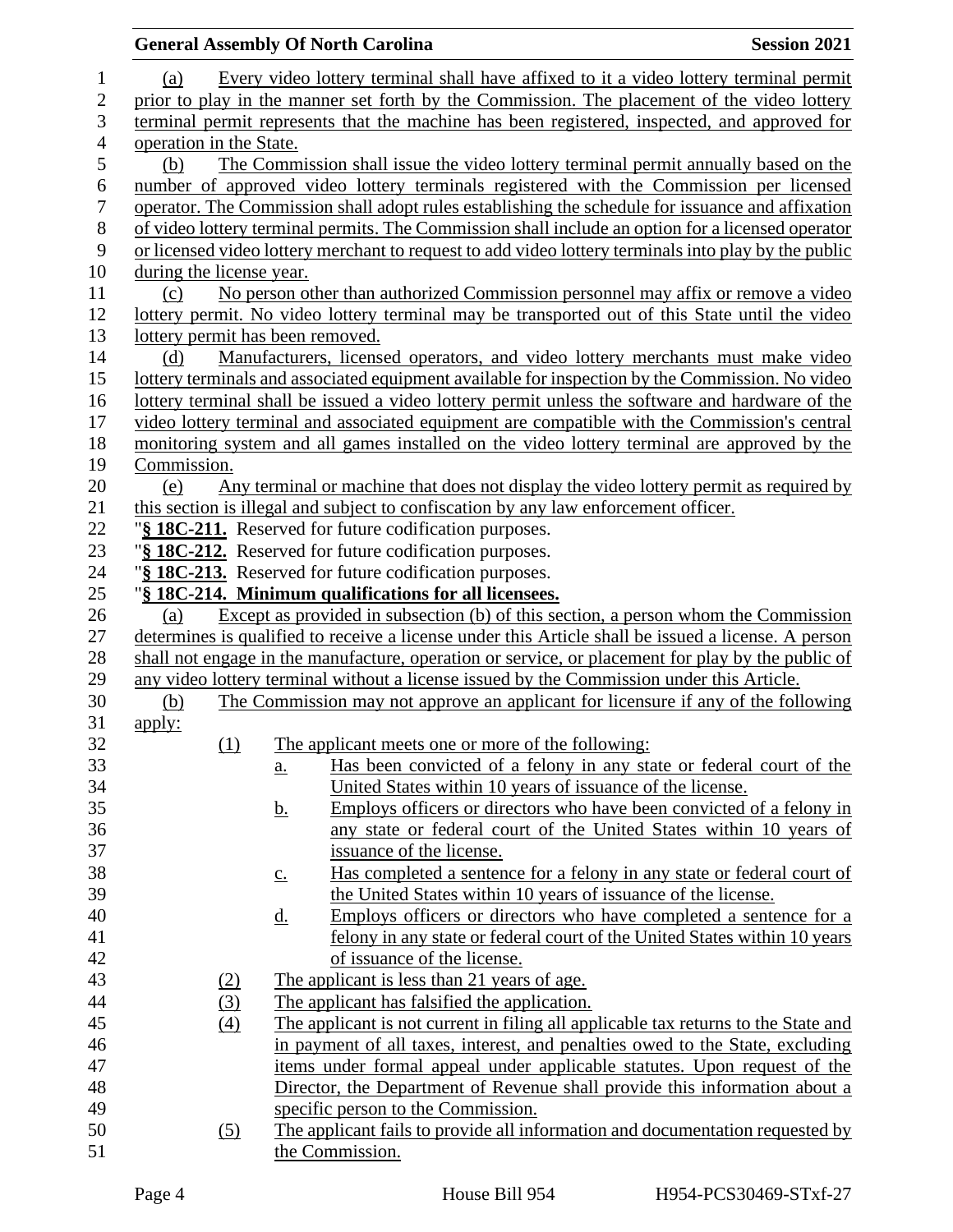|                          |                   | <b>General Assembly Of North Carolina</b>                                                                                                                                 | <b>Session 2021</b> |
|--------------------------|-------------------|---------------------------------------------------------------------------------------------------------------------------------------------------------------------------|---------------------|
| $\underline{(6)}$        |                   | The Commission is not satisfied that the applicant is all of the following:                                                                                               |                     |
|                          | <u>a.</u>         | A person of good character, honesty, and integrity.                                                                                                                       |                     |
|                          | <u>b.</u>         | A person whose background, including criminal record, reputation,                                                                                                         |                     |
|                          |                   | and associations, does not pose a threat to the public interest of the                                                                                                    |                     |
|                          |                   | State or to the security and integrity of the Commission.                                                                                                                 |                     |
|                          | $\underline{c}$ . | A person who, either individually or through employees, demonstrates                                                                                                      |                     |
|                          |                   | business ability and experience to establish, operate, and maintain the                                                                                                   |                     |
|                          |                   | business for the type of license for which the application is made.                                                                                                       |                     |
|                          | <u>d.</u>         | A person who demonstrates adequate financing for the business                                                                                                             |                     |
|                          |                   | proposed under the type of license for which the application is made.                                                                                                     |                     |
| (7)                      |                   | The applicant resides in the same household as a member or employee of the                                                                                                |                     |
|                          |                   | Commission.                                                                                                                                                               |                     |
| (8)                      |                   | The applicant is an employee, director, officer, partner, or proprietor of a                                                                                              |                     |
|                          |                   | manufacturer, operator, or video lottery merchant.                                                                                                                        |                     |
| (c)                      |                   | In addition to subsection (b) of this section, the Commission may not approve an                                                                                          |                     |
|                          |                   | application for an operator's license unless at least one of the following applies:                                                                                       |                     |
| (1)                      |                   | The applicant has been a resident of this State for at least three years                                                                                                  |                     |
|                          |                   | immediately preceding the application.                                                                                                                                    |                     |
| (2)                      |                   | The applicant has maintained a physical office location in the same                                                                                                       |                     |
|                          |                   | jurisdiction for at least three years immediately preceding the application                                                                                               |                     |
|                          |                   | related to the lawful video lottery terminal industry.                                                                                                                    |                     |
| (3)                      |                   | The applicant meets all of the following criteria:                                                                                                                        |                     |
|                          | <u>a.</u>         | The applicant has conducted business in this State in the amusement                                                                                                       |                     |
|                          |                   | game industry for at least three years immediately preceding the                                                                                                          |                     |
|                          |                   | application, as evidenced by its filings with the Secretary of State, the                                                                                                 |                     |
|                          |                   | Department of Revenue, or the Internal Revenue Service.                                                                                                                   |                     |
|                          | <u>b.</u>         | The applicant is incorporated, formed, or otherwise qualified to do                                                                                                       |                     |
|                          |                   | business in the State of North Carolina, as evidenced by its filings with                                                                                                 |                     |
|                          |                   | the Secretary of State.                                                                                                                                                   |                     |
| (d)                      |                   | The applicant must furnish all information, documents, certifications, consents,                                                                                          |                     |
|                          |                   | waivers, individual history forms, and other materials required or requested by the Commission                                                                            |                     |
|                          |                   | for purposes of determining qualification for that type of license. If the applicant is a public                                                                          |                     |
|                          |                   | company, the applicant must file with the Commission a copy of any disclosure statement                                                                                   |                     |
|                          |                   | involving ownership of the public company required to be filed with the United States Securities                                                                          |                     |
| and Exchange Commission. |                   |                                                                                                                                                                           |                     |
| (e)                      |                   | The applicant must submit to a background investigation, including each partner,                                                                                          |                     |
|                          |                   | director, officer, and all stockholders of five percent (5%) or more of any business entity, except                                                                       |                     |
|                          |                   | for institutional investors. The application shall be accompanied by the fee to cover the cost of<br>the criminal and financial record check conducted by the Commission. |                     |
| (f)                      |                   | The burden of proof for establishing qualification under this section shall be on the                                                                                     |                     |
| applicant.               |                   |                                                                                                                                                                           |                     |
| (g)                      |                   | No licensee or applicant to be a licensee shall pay, give, or make any economic                                                                                           |                     |
|                          |                   | opportunity, gift, loan, gratuity, special discount, favor, hospitality, or service, including food                                                                       |                     |
|                          |                   | and beverages, to the Director, to any member or employee of the Commission, or to any member                                                                             |                     |
|                          |                   | of the immediate family residing in the same household as one of these individuals.                                                                                       |                     |
| (h)                      |                   | A licensed operator shall not give anything of value, including a loan or a financing                                                                                     |                     |
|                          |                   | arrangement, to any video lottery merchant as an incentive or inducement to locate video lottery                                                                          |                     |
|                          |                   | terminals in a specific location. The Commission shall adopt additional rules governing the                                                                               |                     |
|                          |                   | exchange of gifts, loans and other financing arrangements, gratuities, special discounts, favors,                                                                         |                     |
|                          |                   | hospitality, or service between licensees.                                                                                                                                |                     |
| (i)                      |                   | The Commission, for cause, may revoke any license issued under this Article.                                                                                              |                     |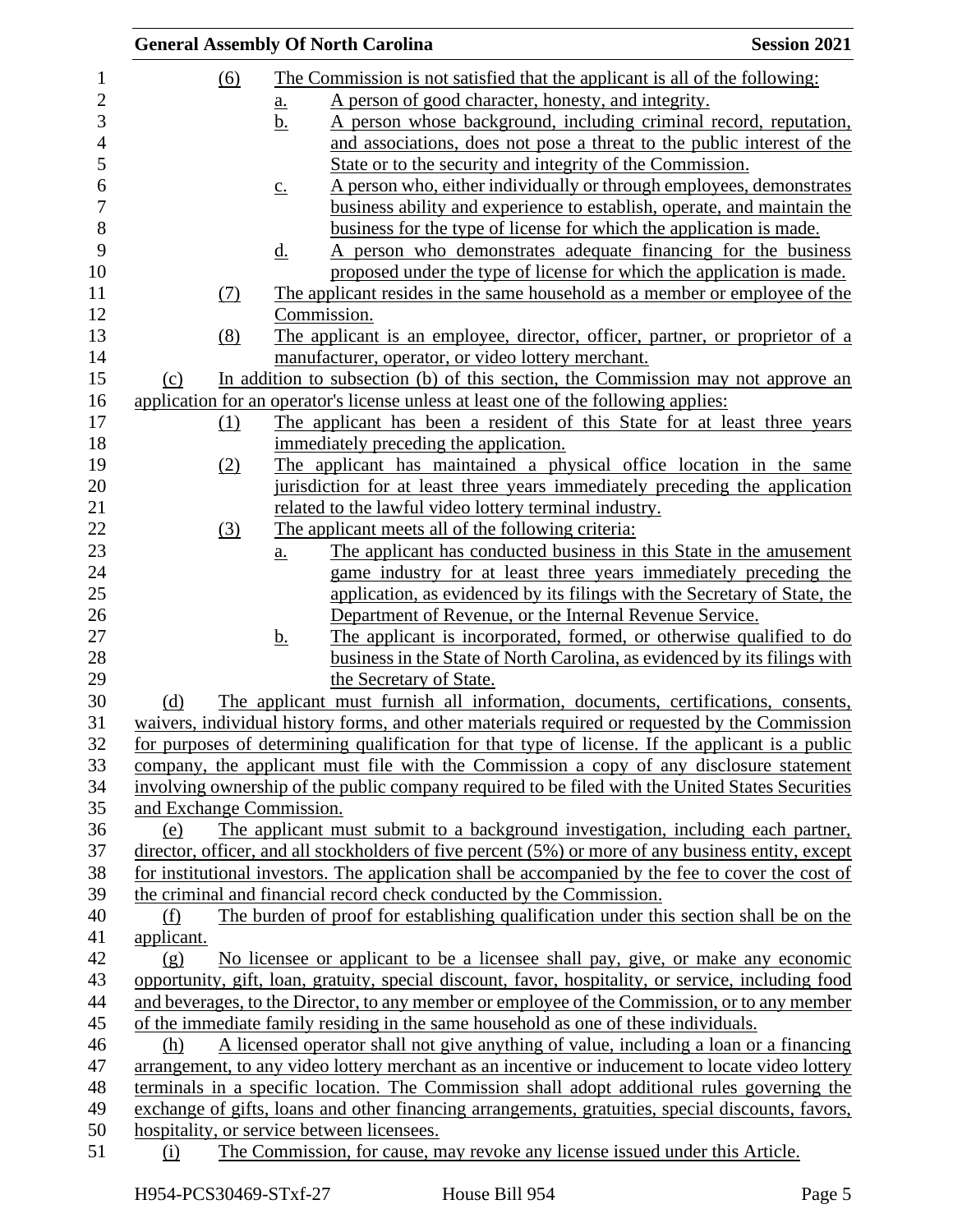|                |                          | <b>General Assembly Of North Carolina</b>                                                          | <b>Session 2021</b> |
|----------------|--------------------------|----------------------------------------------------------------------------------------------------|---------------------|
| 1              |                          | "§§ 18C-215 through 18C-219. Reserved for future codification purposes.                            |                     |
| $\mathbf{2}$   | "§ 18C-220. Fees.        |                                                                                                    |                     |
| 3              | (a)                      | The Commission may charge a license application and renewal fee not to exceed two                  |                     |
| $\overline{4}$ |                          | hundred fifty dollars (\$250.00) and the cost of the criminal and financial record check.          |                     |
| 5              | (b)                      | All licenses issued by the Commission are renewable annually unless sooner                         |                     |
| 6              | cancelled or terminated. |                                                                                                    |                     |
| 7              | (c)                      | A license issued by the Commission may be transferred or assigned, provided the new                |                     |
| 8              |                          | license holder submits an application and associated fee and is approved for licensure by the      |                     |
| 9              | Commission.              |                                                                                                    |                     |
| 10             |                          | "§ 18C-221. Reserved for future codification purposes.                                             |                     |
| 11             |                          | "§ 18C-222. Multiple types of licenses prohibited.                                                 |                     |
| 12             | (a)                      | A manufacturer may be licensed as an operator. An operator may be licensed as a                    |                     |
| 13             |                          | manufacturer. A video lottery merchant may not be licensed as a manufacturer or operator. A        |                     |
| 14             |                          | manufacturer or operator may not be licensed as a video lottery merchant.                          |                     |
| 15             | (b)                      | When contracting for a central monitoring system under Part 3 of this Article, the                 |                     |
| 16             |                          | Commission may contract with a manufacturer if the Commission is satisfied that manufacturer       |                     |
| 17             |                          | shall not use any knowledge or control of the central monitoring system to advantage that          |                     |
| 18             |                          | manufacturer, an operator associated with that manufacturer, or a video lottery merchant with      |                     |
| 19             |                          | whom that manufacturer's video lottery terminals are placed.                                       |                     |
| 20             | (c)                      | The Commission shall strive to have no less than five manufacturers licensed in this               |                     |
| 21             |                          | State at all times. The Commission shall strive to have no less than 12 operators licensed in this |                     |
| 22             | State at all times.      |                                                                                                    |                     |
| 23             |                          | "§ 18C-223. Reserved for future codification purposes.                                             |                     |
| 24             |                          | "§ 18C-224. General duties of licensees.                                                           |                     |
| 25             |                          | All video lottery license holders under this Article shall do all of the following:                |                     |
| 26             | (1)                      | Promptly report to the Commission any factors or circumstances related to                          |                     |
| 27             |                          | video lottery games operated under this Article that constitute a violation of                     |                     |
| 28             |                          | State or federal law.                                                                              |                     |
| 29             | (2)                      | Conduct all video lottery activities and functions in a manner that does not                       |                     |
| 30             |                          | pose a threat to the public health, safety, or welfare of the citizens of this State               |                     |
| 31             |                          | and that does not adversely affect the security and integrity of the lottery or                    |                     |
| 32             |                          | harm video lottery games.                                                                          |                     |
| 33             | (3)                      | Hold the Commission and the State of North Carolina harmless from and                              |                     |
| 34             |                          | defend and pay for the defense of any and all claims that may be asserted                          |                     |
| 35             |                          | against a license holder, this State, or the Commission and its employees                          |                     |
| 36             |                          | arising from the license holder's participation in or operation of video lottery                   |                     |
| 37             |                          | games.                                                                                             |                     |
| 38             | $\left(4\right)$         | Assist the Commission in maximizing video lottery games revenue to the                             |                     |
| 39             |                          | State.                                                                                             |                     |
| 40             | (5)                      | Maintain all records required by the Commission.                                                   |                     |
| 41             | (6)                      | Keep current in all payments and obligations to the Commission.                                    |                     |
| 42             |                          | "§§ 18C-225 through 18C-229. Reserved for future codification purposes.                            |                     |
| 43             |                          | "Part 3. Video Lottery Terminals.                                                                  |                     |
| 44             |                          | "§ 18C-330. Possession; permitting.                                                                |                     |
| 45             | (a)                      | Every video lottery terminal shall have a video lottery terminal permit prior to play              |                     |
| 46             |                          | in this State and shall be placed with a video lottery merchant for play.                          |                     |
| 47             | (b)                      | Operators shall file with the Commission the location of each permitted video lottery              |                     |
| 48             |                          | terminal and the name and address of the video lottery merchant where each video lottery           |                     |
| 49             |                          | terminal for public play is located.                                                               |                     |
| 50             | (c)                      | No video lottery terminal shall be issued a permit unless the game software is certified           |                     |
| 51             |                          | by an independent testing laboratory. The game software, and any other component required by       |                     |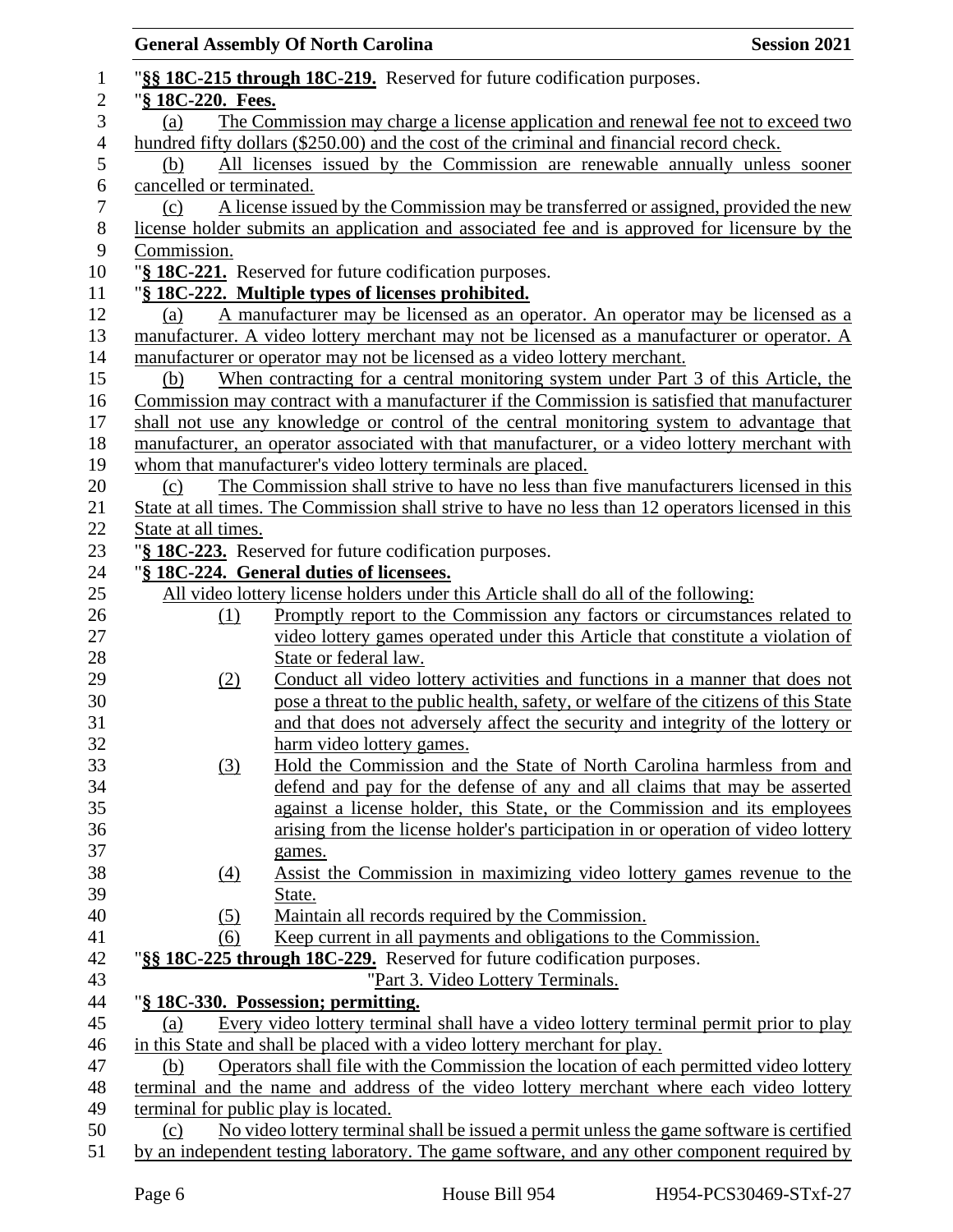## **General Assembly Of North Carolina Session 2021**  the Commission, for all video lottery terminals must be submitted by the manufacturer to an independent testing laboratory to test for compliance with Commission rules and regulations, which shall include compatibility with the central monitoring system. (d) The Commission shall not limit licensure or connection to the central monitoring system to one type of video lottery terminal, one manufacturer, or one operator. "**§ 18C-331.** Reserved for future codification purposes. "**§ 18C-332. Central monitoring system.** The Commission shall contract for a central monitoring system from a supplier of central monitoring systems. All of the following shall apply to the central monitoring system used by the Commission for video lottery terminals: (1) The central monitoring system shall be linked by a communications network 12 through which all video lottery terminals shall connect to a single point of commerce. (2) All video lottery terminals shall be linked by a communications network to the central monitoring system for purposes of monitoring and reading device activities as provided for in this section. (3) The Commission shall routinely assess and inspect the operation of the central monitoring system and shall notify licensees and video lottery merchants of 19 any deficiencies. (4) The video lottery terminal must adhere to the standards adopted by the Commission with regard to the hardware and software requirements of the central monitoring system. (5) The central monitoring system shall be designed and operated to allow the monitoring and reading of all video lottery terminals for compliance play and revenues to the State. 26 (6) The Commission may contract for the administration of the central monitoring system but shall be responsible for oversight of that administration. (7) The central monitoring system shall not provide for the monitoring or reading of personal or financial information concerning patrons of video lottery terminals. "**§ 18C-333.** Reserved for future codification purposes. "**§ 18C-334. Play and posting of odds.** (a) Notwithstanding G.S. 18C-131(d), no person shall sell a share for play of a video lottery terminal to a person under the age of 21 years. No person under the age of 21 years shall purchase a share for play of a video lottery terminal or otherwise play a video lottery terminal. A person who violates this subsection shall be guilty of a Class 1 misdemeanor. (b) Video lottery terminals may not allow more than the amount established by the Commission to be played on a single wager. The odds of winning each video lottery game shall be posted on or near each video lottery terminal. The manner in which the odds are calculated and how the odds are posted shall be established by the Commission. For purposes of this section, "wager" shall mean a sum of money or thing of value risked on an uncertain occurrence. "**§ 18C-335.** Reserved for future codification purposes. "**§ 18C-336. Transportation between licensed video lottery merchant's establishments in the State.** Any person transporting a video lottery terminal from one video lottery merchant's establishment to another in the State, other than for servicing or repair, shall notify the Commission, in the manner and form established by the Commission, in writing prior to the transportation of the video lottery terminal. "**§§ 18C-337 through 18C-339.** Reserved for future codification purposes. "Part 4. Enforcement. "**§ 18C-400. Enforcement.**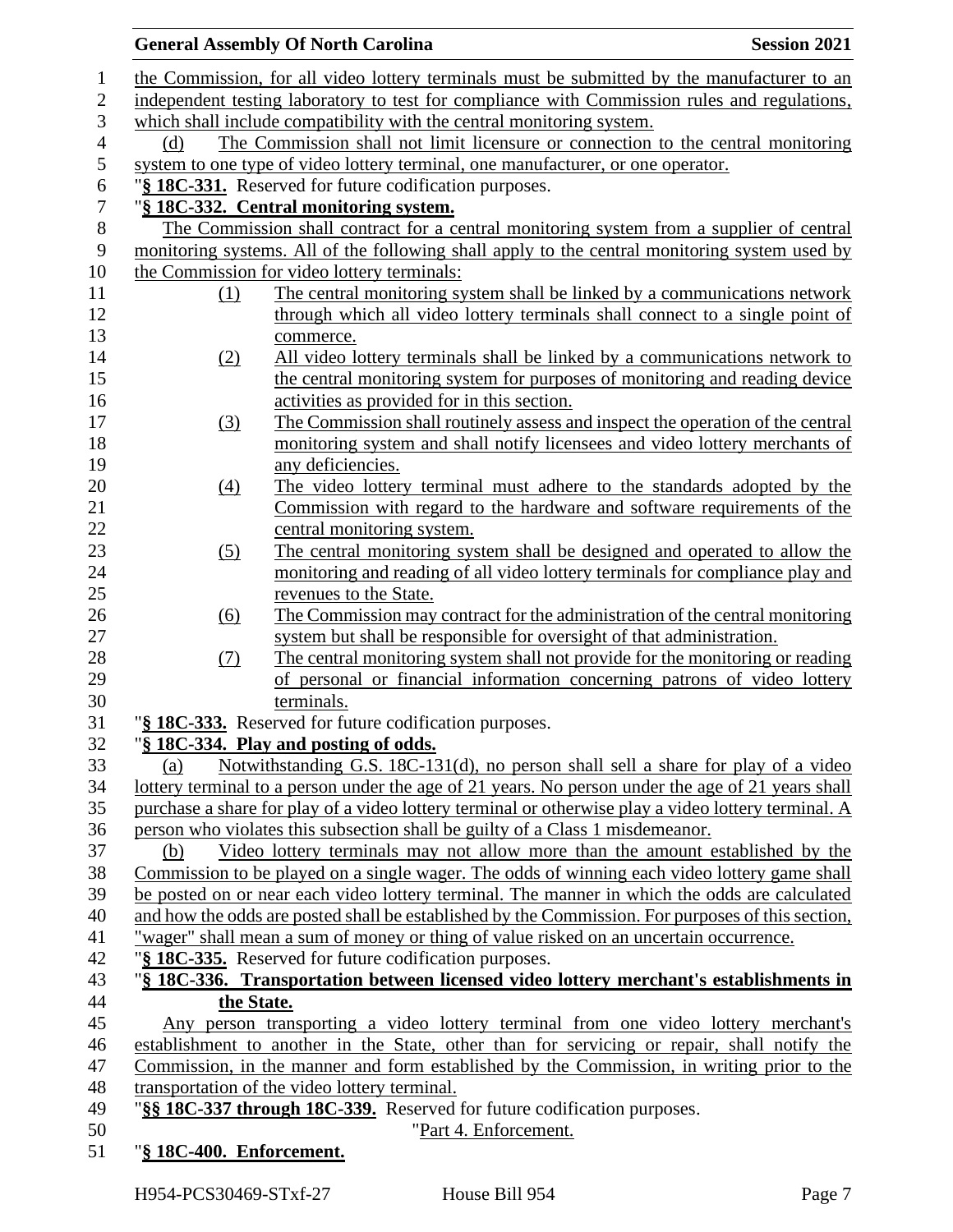|                  |                                | <b>General Assembly Of North Carolina</b>                                                                                                                   | <b>Session 2021</b>          |
|------------------|--------------------------------|-------------------------------------------------------------------------------------------------------------------------------------------------------------|------------------------------|
| 1                |                                | The Commission shall have sole administrative enforcement authority of this Article.                                                                        |                              |
| $\overline{2}$   |                                | "§ 18C-401. Reserved for future codification purposes.                                                                                                      |                              |
| 3                |                                | "§ 18C-402. Inspection of premises, records, activities.                                                                                                    |                              |
| $\overline{4}$   | (a)                            | At any time during normal business hours, the Commission or the Department of                                                                               |                              |
| 5                |                                | Public Safety, Alcohol Law Enforcement Division, may inspect an establishment of a licensed                                                                 |                              |
| 6                |                                | video lottery merchant, licensed operator, or a licensed manufacturer. The inspection may include                                                           |                              |
| $\boldsymbol{7}$ |                                | the examination of records, equipment, and proceeds related to the operation of video lottery                                                               |                              |
| 8                | games.                         |                                                                                                                                                             |                              |
| 9                | (b)                            | The Department of Public Safety, Alcohol Law Enforcement Division, shall report to                                                                          |                              |
| 10               |                                | the Commission the results of such an inspection and any potential violations noted during the                                                              |                              |
| 11               | inspection.                    |                                                                                                                                                             |                              |
| 12               |                                | "§ 18C-403. Reserved for future codification purposes.                                                                                                      |                              |
| 13               | "§ 18C-404. Criminal offenses. |                                                                                                                                                             |                              |
| 14               | (a)                            | Any person who tampers with a video lottery terminal with intent to interfere with the                                                                      |                              |
| 15               |                                | proper operation of the video lottery terminal is guilty of a Class 1 misdemeanor for the first                                                             |                              |
| 16               |                                | offense, a Class H felony for a second offense, and a Class G felony for a third or subsequent                                                              |                              |
| 17               | offense.                       |                                                                                                                                                             |                              |
| 18               | (b)                            | Any person who, with intent to manipulate the outcome, payoff, or operation of a                                                                            |                              |
| 19               |                                | video lottery terminal, manipulates the outcome, payoff, or operation of a video lottery terminal                                                           |                              |
| 20               |                                | by physical tampering or any other means is guilty of a Class G felony for the first offense and a                                                          |                              |
| 21               |                                | Class F felony for any subsequent offense.                                                                                                                  |                              |
| 22               | (c)                            | A video lottery merchant or operator who falsely reports or fails to report the amount                                                                      |                              |
| 23               |                                | due required by the Commission is guilty of a Class G felony and is subject to termination by the                                                           |                              |
| 24               | Commission.                    |                                                                                                                                                             |                              |
| 25               | (d)                            | Any video lottery merchant who pays a prize to any person in the amount less than                                                                           |                              |
| 26               |                                | the specified prize won is guilty of a Class G felony and is subject to termination by the                                                                  |                              |
| 27               | Commission."                   |                                                                                                                                                             |                              |
| 28               |                                | <b>SECTION 2.</b> G.S. 18C-103(4) reads as rewritten:                                                                                                       |                              |
| 29               | "(4)                           | "Game" or "lottery game" means any procedure or amusement authorized by                                                                                     |                              |
| 30               |                                | the Commission where prizes are distributed among persons who have paid,                                                                                    |                              |
| 31               |                                | or unconditionally agreed to pay, for tickets or shares that provide the                                                                                    |                              |
| 32               |                                | opportunity to win those prizes and does not utilize a video gaming machine                                                                                 |                              |
| 33               |                                | as defined in G.S. 14-306.1(e).prizes."                                                                                                                     |                              |
| 34               |                                | <b>SECTION 3.</b> G.S. 18C-120(b) reads as rewritten:                                                                                                       |                              |
| 35               | " $(b)$                        | The Director shall have the following powers and duties, under the supervision of the                                                                       |                              |
| 36               | Commission:                    |                                                                                                                                                             |                              |
| 37               |                                |                                                                                                                                                             |                              |
| 38               | (7)                            | To confer with the Commission on the operation and administration of the                                                                                    |                              |
| 39               |                                | <b>Lottery this Chapter and make available for inspection by the Commission all</b>                                                                         |                              |
| 40               |                                | books, records, files, documents,                                                                                                                           | and other information of the |
| 41<br>42         |                                | Lottery-maintained under this Chapter.                                                                                                                      |                              |
| 43               | $\cdots$                       |                                                                                                                                                             |                              |
| 44               | (11)                           | To engage an independent firm experienced in security procedures, including                                                                                 |                              |
| 45               |                                | computer security and systems security, to conduct a comprehensive study<br>and evaluation of all aspects of security in the operation of the video lottery |                              |
| 46               |                                | terminals. At a minimum, such a security assessment is to include a review of                                                                               |                              |
| 47               |                                | network vulnerability, application vulnerability, application code review,                                                                                  |                              |
| 48               |                                | wireless security, security policy and processes, security and privacy program                                                                              |                              |
| 49               |                                | management, technology infrastructure and security controls, security                                                                                       |                              |
| 50               |                                | organization and governance, and operational effectiveness."                                                                                                |                              |
| 51               |                                | <b>SECTION 4.</b> G.S. $18C-122(c)$ reads as rewritten:                                                                                                     |                              |
|                  |                                |                                                                                                                                                             |                              |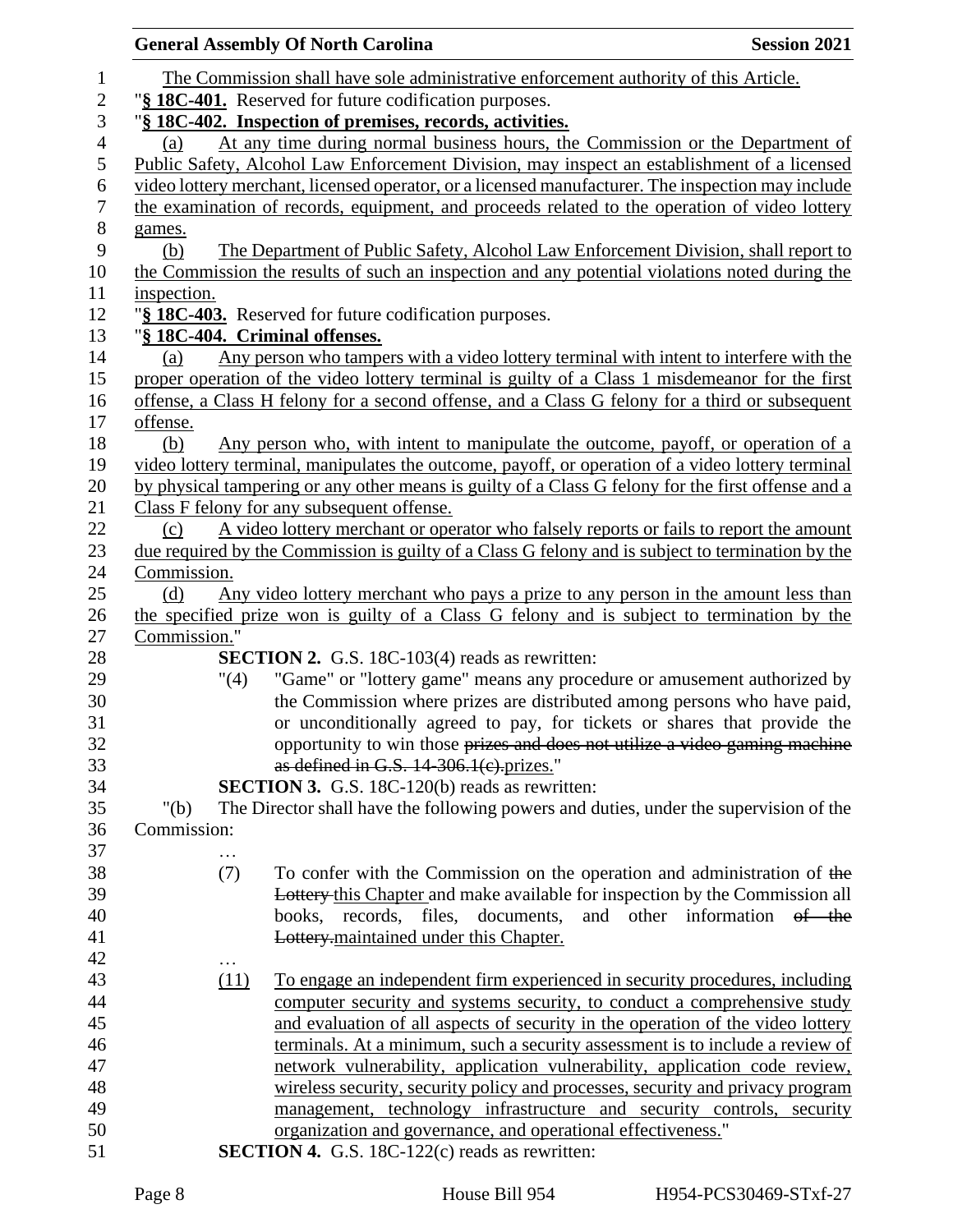## "(c) The portion of the security audit report containing specific recommendations shall be confidential, shall be presented only to the Director and to the Commission, and shall be exempt from Chapter 132 of the General Statutes. The Commission may hear the report of such an audit, discuss, and take action on any recommendations to address that audit under G.S. 143-318.11(a)(1). The Commission may hear any report of information regarding any vulnerabilities listed in subsection (a) of this section or that could be used to provide an unfair advantage to a player or jeopardize the integrity of any lottery game under G.S. 143-318.11(a)(1), 8 and all reports of that nature shall be exempt from Chapter 132 of the General Statutes." **SECTION 5.** Article 2 of Chapter 105 of the General Statutes is amended by adding a new section to read: "**§ 105-102.7. Video lottery terminals privilege tax.** A privilege tax is imposed on licensed manufacturers, licensed operators, and licensed video lottery merchants under Article 9 of Chapter 18C of the General Statutes for the privilege of engaging in the activity authorized by the license or contract. The tax is due by July 1 of each year. The amount of the tax is as follows: (1) Manufacturers. – Fifty thousand dollars (\$50,000). (2) Operators. – Twenty-five thousand dollars (\$25,000) plus one hundred fifty dollars (\$150.00) per video lottery terminal licensed to that operator. (3) Video lottery merchants. – One thousand dollars (\$1,000) per retail location plus one hundred fifty dollars (\$150.00) per video lottery terminal in each 21 retail location." **SECTION 6.** G.S. 14-306.1A is amended by adding a new subsection to read: "(g) Nothing in this section shall be construed to make illegal any activity conducted pursuant to Article 9 of Chapter 18C of the General Statutes." **SECTION 7.** G.S. 14-306.4 is amended by adding a new subsection to read: "(d1) Nothing in this section shall be construed to make illegal any activity conducted 27 pursuant to Article 9 of Chapter 18C of the General Statutes." **SECTION 8.** G.S. 105-259(b)(33) reads as rewritten: "(33) To provide to the North Carolina State Lottery Commission the information required under G.S. 18C-141.G.S. 18C-141 and G.S. 18C-214." **SECTION 9.(a)** Article 23 of Chapter 116 of the General Statutes is amended by adding a new Part to read: "Part 5. Community College Scholarship Loan Program. "**§ 116-209.80. Community College Scholarship Loan Program.** (a) Program Purpose. – There is established the Community College Scholarship Loan Program to be administered by the Authority. The purpose of the Program shall be to provide scholarship forgivable loans to North Carolina residents to attend community colleges in pursuit of an associate degree, diploma, or certificate and for those students to be eligible for forgiveness of the scholarship forgivable loans upon award of the associate degree, diploma, or certificate within six years. (b) Award of Scholarship Forgivable Loans. – Within the funds available in the Trust Fund established pursuant to G.S. 116-209.82, the Authority shall award scholarship forgivable loans to eligible students for up to six academic years for an individual student to attend a North Carolina community college. Scholarship forgivable loans may be used towards the cost of tuition and fees to attend the community college. The community college shall inform the Authority if an eligibility period is tolled for a student in a form and manner prescribed by the Authority. The Authority shall require eligible students to complete a Free Application for Federal Student Aid (FAFSA) to apply for a scholarship forgivable loan and shall reduce the amount of the scholarship forgivable loan for any student by the amount of grants or scholarships received by that student from other State or federal sources. The Authority may adopt a lottery

**General Assembly Of North Carolina Session 2021**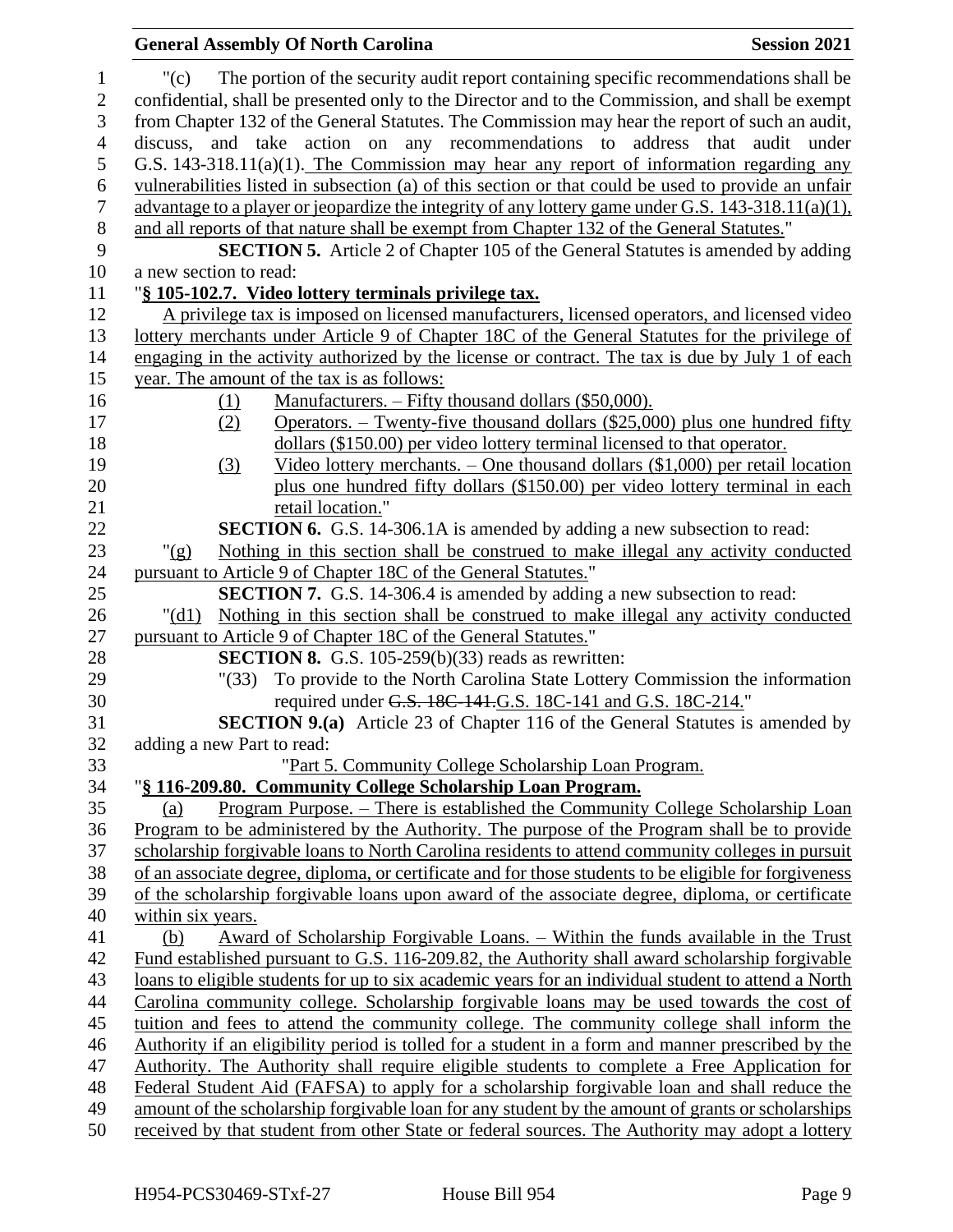|                   |     | <b>General Assembly Of North Carolina</b>                                                                                                                                                                                                                   | <b>Session 2021</b> |
|-------------------|-----|-------------------------------------------------------------------------------------------------------------------------------------------------------------------------------------------------------------------------------------------------------------|---------------------|
|                   |     | process for the award of scholarship forgivable loans if funds are insufficient in any fiscal year                                                                                                                                                          |                     |
|                   |     | to provide scholarship forgivable loans to every eligible applicant.                                                                                                                                                                                        |                     |
| (c)               |     | Student Eligibility. $- A$ student shall be considered an eligible student in order to                                                                                                                                                                      |                     |
|                   |     | receive a scholarship forgivable loan under the Program if the student meets all of the following                                                                                                                                                           |                     |
| requirements:     |     |                                                                                                                                                                                                                                                             |                     |
|                   | (1) | Qualifies as a resident for tuition purposes under the criteria set forth in<br>G.S. 116-143.1 and in accordance with the coordinated and centralized                                                                                                       |                     |
|                   | (2) | residency determination process administered by the Authority.<br>The student gains admission as a student at a North Carolina community<br>college in a curriculum program awarding an associate degree, diploma, or                                       |                     |
|                   | (3) | certificate.<br>Be enrolled full-time or part-time, but shall not be required to be continuously<br>enrolled over the six-year eligibility period if the student experiences<br>extenuating circumstances in which the student cannot enroll in courses for |                     |
|                   |     | one academic semester as long as the student maintains the intent to continue<br>in the program of study. The six-year eligibility period may be tolled if the                                                                                              |                     |
|                   |     | student is able to demonstrate to the community college that any of the<br>following have substantially disrupted or interrupted the student's pursuit of a                                                                                                 |                     |
|                   |     | degree, diploma, or certificate:                                                                                                                                                                                                                            |                     |
|                   |     | A military service obligation.<br>$\underline{a}$ .                                                                                                                                                                                                         |                     |
|                   |     | A serious medical debilitation.<br><u>b.</u>                                                                                                                                                                                                                |                     |
|                   |     | A short-term or long-term disability.                                                                                                                                                                                                                       |                     |
|                   |     | $rac{c}{d}$ .<br>Other extraordinary hardship.                                                                                                                                                                                                              |                     |
| (d)               |     | Administration. – The Authority shall adopt rules for administration of the Program                                                                                                                                                                         |                     |
|                   |     | in accordance with the requirements of this Part. The Authority may use up to five percent $(5\%)$                                                                                                                                                          |                     |
|                   |     | of the funds appropriated each fiscal year for the Program for administrative costs associated<br>with the Program and may also use funds received as repayment of scholarship forgivable loans                                                             |                     |
|                   |     | for recovery of funds advanced under the Program.                                                                                                                                                                                                           |                     |
| <u>(e)</u>        |     | The following definitions shall apply in this Part:                                                                                                                                                                                                         |                     |
|                   | (1) | Program. - The Community College Scholarship Loan Program,<br>established by this Part.                                                                                                                                                                     | as                  |
|                   | (2) | Trust Fund. - As established in G.S. 116-209.81.                                                                                                                                                                                                            |                     |
|                   |     | "§ 116-209.81. Community College Scholarship Loan Trust Fund.                                                                                                                                                                                               |                     |
| (a)               |     | There is established the Community College Scholarship Loan Trust Fund to be                                                                                                                                                                                |                     |
|                   |     | administered by the Authority. The purpose of the Trust Fund is to provide financial assistance                                                                                                                                                             |                     |
|                   |     | to eligible students for completion of an associate degree, diploma, or certificate at community                                                                                                                                                            |                     |
|                   |     | colleges in this State. The Trust Fund shall consist of all of the following:                                                                                                                                                                               |                     |
|                   | (1) | Net revenues transferred from the North Carolina Video Lottery Fund                                                                                                                                                                                         |                     |
|                   |     | pursuant to G.S. 18C-204.                                                                                                                                                                                                                                   |                     |
|                   | (2) | Funds received as repayment of scholarship forgivable loans.                                                                                                                                                                                                |                     |
|                   | (3) | Monies earned as interest on these funds.                                                                                                                                                                                                                   |                     |
| (b)               |     | <u>Uses of Monies in the Trust Fund. – The monies in the Trust Fund may be used only</u>                                                                                                                                                                    |                     |
|                   |     | for scholarship forgivable loans granted under the Program and administrative costs associated                                                                                                                                                              |                     |
|                   |     | with the Program, including recovery of funds advanced under the Program.                                                                                                                                                                                   |                     |
|                   |     | "§ 116-209.82. Terms of scholarship forgivable loans; receipt and disbursement of funds.                                                                                                                                                                    |                     |
| (a)               |     | Notes. - All scholarship forgivable loans shall be evidenced by notes made payable                                                                                                                                                                          |                     |
|                   |     | to the Authority that bear interest at a rate not to exceed ten percent (10%) per year as set by the                                                                                                                                                        |                     |
| Authority.<br>(b) |     | Forgiveness. – The Authority shall forgive the scholarship forgivable loan and any                                                                                                                                                                          |                     |
|                   |     | interest accrued on the loan if any of the following apply:                                                                                                                                                                                                 |                     |
|                   |     |                                                                                                                                                                                                                                                             |                     |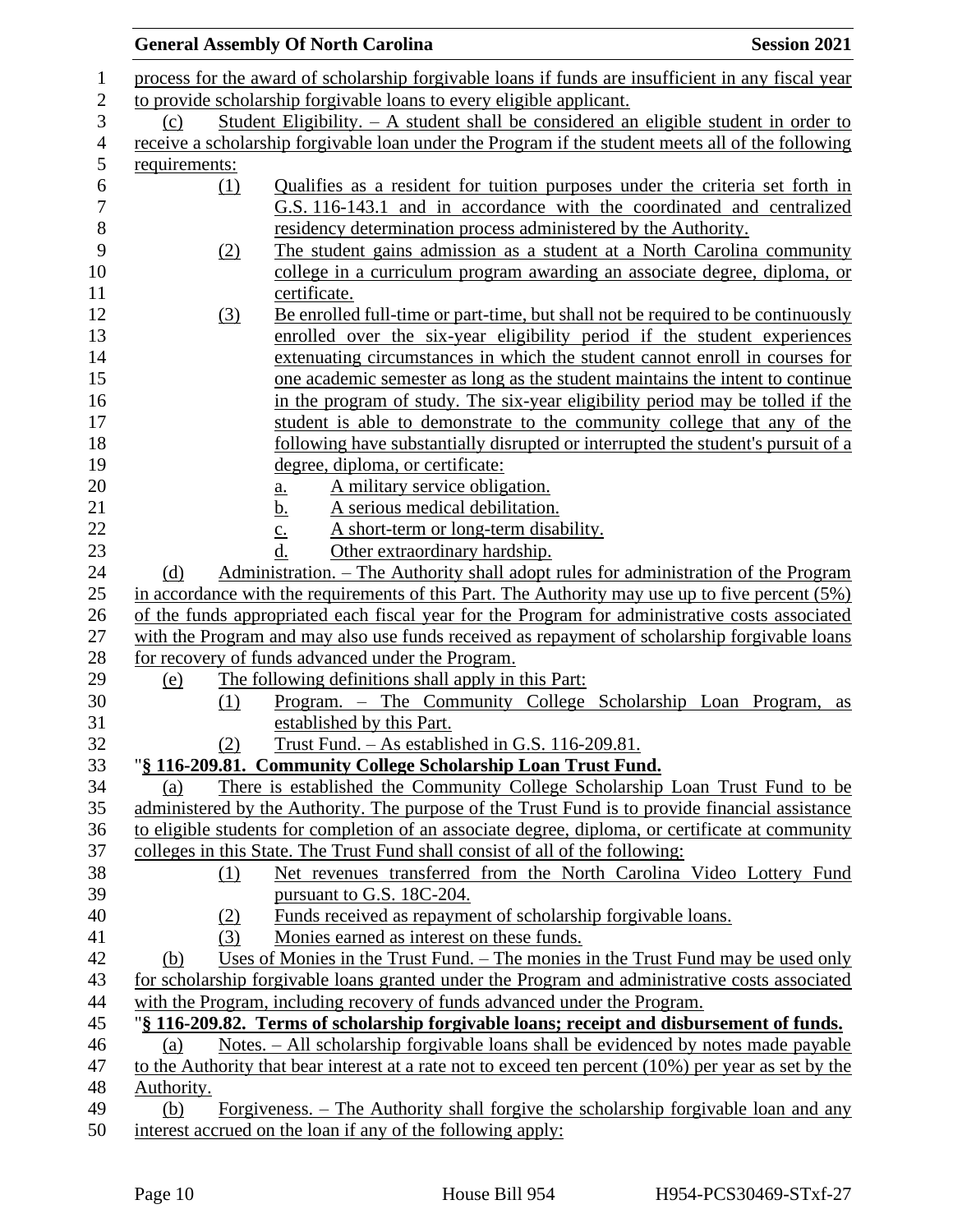|                | <b>General Assembly Of North Carolina</b> | <b>Session 2021</b>                                                                                    |  |
|----------------|-------------------------------------------|--------------------------------------------------------------------------------------------------------|--|
| 1              | (1)                                       | The recipient is awarded an associate degree, diploma, or certificate at a North                       |  |
| $\overline{c}$ |                                           | Carolina community college within six years, with extensions for any tolling                           |  |
| 3              |                                           | of the eligibility period under G.S. $116C-209.80(c)(3)$ , after receipt of the                        |  |
| $\overline{4}$ |                                           | initial scholarship forgivable loan under the Program.                                                 |  |
| 5              | (2)                                       | The Authority finds that it is impossible for the recipient to complete the                            |  |
| 6              |                                           | associate degree, diploma, or certificate within six years of the receipt of the                       |  |
| 7              |                                           | initial scholarship forgivable loan under the Program because of death or                              |  |
| 8              |                                           | permanent disability of the recipient.                                                                 |  |
| 9              | (c)                                       | Cash Repayment. $-$ A recipient of a scholarship forgivable loan shall enter cash                      |  |
| 10             |                                           | repayment of the loan if any of the following conditions occur:                                        |  |
| 11             | (1)                                       | The recipient withdraws from enrollment in any courses at a community                                  |  |
| 12             |                                           | college for more than one academic semester during the six-year eligibility                            |  |
| 13             |                                           | period after receipt of the initial scholarship forgivable loan, unless the                            |  |
| 14             |                                           | six-year eligibility period has been tolled for that recipient.                                        |  |
| 15             | (2)                                       | The recipient notifies the Authority that the recipient is voluntarily                                 |  |
| 16             |                                           | withdrawing from the program in which the recipient was seeking an associate                           |  |
| 17             |                                           | degree, diploma, or certificate and does not intend to reenroll after one                              |  |
| 18             |                                           | academic semester.                                                                                     |  |
| 19             | (3)                                       | The recipient fails to receive an associate degree, diploma, or certificate within                     |  |
| 20             |                                           | the six-year eligibility period and any extension for tolling of that six-year                         |  |
| 21             |                                           | eligibility period.                                                                                    |  |
| 22             | (d)                                       | <u>Time Period to Repay. <math>-</math> A recipient who repays the scholarship forgivable loan by</u>  |  |
| 23             |                                           | cash payments shall repay all indebtedness within five years after the occurrence of the event set     |  |
| 24             |                                           | forth in subsection (c) of this section. After the date of the occurrence of the event in subsection   |  |
| 25             |                                           | (c) of this section, the payment of principal and interest shall begin no later than the 90 days after |  |
| 26             |                                           | that date. Should a recipient present extenuating circumstances, the Authority may extend the          |  |
| 27             |                                           | period to repay the scholarship forgivable loan in cash to no more than a total of seven years.        |  |
| 28             |                                           | "§ 116-209.83. Reporting requirements.                                                                 |  |
| 29             |                                           | The Authority shall report annually on or before November 1, beginning in 2023, to the Joint           |  |
| 30             |                                           | Legislative Education Oversight Committee on the implementation of the Community College               |  |
| 31             |                                           | Scholarship Loan Program. The report shall include at least the following information:                 |  |
| 32             | (1)                                       | Number of students applying for the scholarship forgivable loan, including                             |  |
| 33             |                                           | information about student demographics, type of curriculum program, and                                |  |
| 34             |                                           | geographic location.                                                                                   |  |
| 35             | (2)                                       | Number of students receiving scholarship forgivable loans and the amount of                            |  |
| 36             |                                           | funds expended for scholarships.                                                                       |  |
| 37             | (3)                                       | Number of students completing the associate degree, diploma, or certificate                            |  |
| 38             |                                           | within three years and receiving loan forgiveness.                                                     |  |
| 39             | (4)                                       | Other relevant information as determined by the Authority."                                            |  |
| 40             |                                           | <b>SECTION 9.(b)</b> This section becomes effective January 1, 2022, and applies                       |  |
| 41             |                                           | beginning with the scholarship forgivable loans awarded for the 2023-2024 academic year.               |  |
| 42             |                                           | SECTION 10. The North Carolina State Lottery Commission shall use sufficient                           |  |
| 43             |                                           | funds from the North Carolina State Lottery Fund to cover initial operating expenses of the            |  |
| 44             |                                           | Commission to implement Article 9 of Chapter 18C of the General Statutes, as enacted by this           |  |
| 45             |                                           | act, except that the total amount borrowed by the Commission shall not exceed ten million dollars      |  |
| 46             |                                           | $($10,000,000)$ . The borrowed funds shall be available for expenditure for the purposes set forth     |  |
| 47             |                                           | in this act without further action by the General Assembly. The Commission shall repay any             |  |
| 48             |                                           | funds used out of the North Carolina State Lottery Fund pursuant to this section within 24 months      |  |
| 49             | after the effective date of this act.     |                                                                                                        |  |
| 50             |                                           | <b>SECTION 11.</b> Sections 1 through 9 of this act become effective January 1, 2022,                  |  |
| 51             |                                           | and the remainder of this act is effective when it becomes law. In order to issue licenses and         |  |